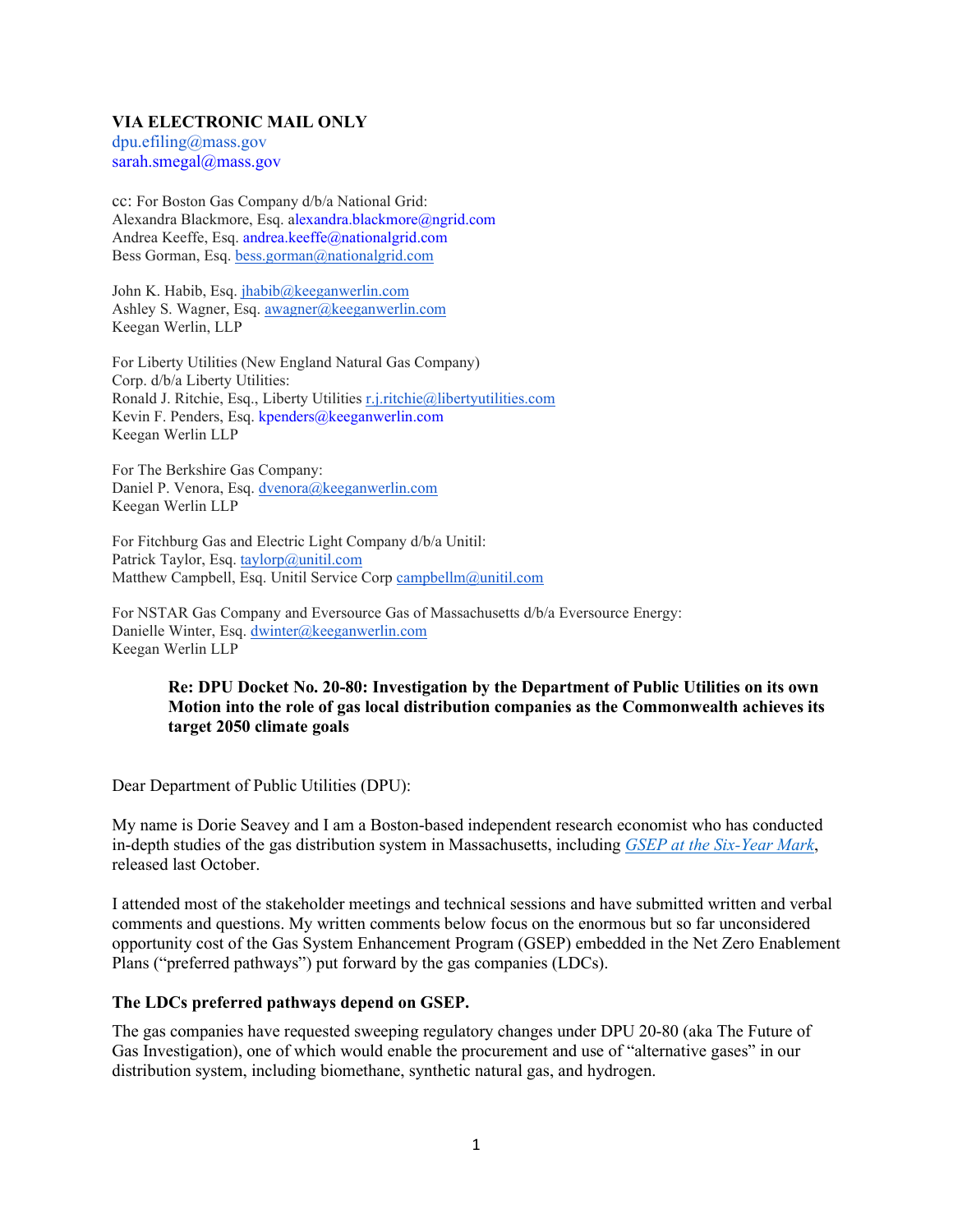If we assume for the moment that these alternative gases are truly renewable and non-emitting, and safe for human health, then how would the gas companies' plans to introduce them make any sense given that the Commonwealth has one of the oldest, leakiest gas distribution systems in the country?

It turns out that **the preferred energy pathways put forward by the gas companies are ONLY feasible or possible if the gas industry continues to use GSEP to replace its pipeline infrastructure** since these pathways require upgraded plastic pipelines ready to deliver fracked gas blended with alternative gases. Without GSEP, five of the eight pathways modeled by the Consultants—Efficient Gas Equipment, Hybrid, Targeted and Low Electrification, and Networked Geothermal—would be non-starters.

The GSEP program allows the gas companies to accelerate the replacement of their leak-prone gas distribution infrastructure with a planned conclusion date of 2039. Ratepayers eventually pay for 100 percent of the investments through a per therm tariff over the lifetime of the pipeline assets which is typically about sixty years. GSEP's current cost is nearly \$600 million annually and over 5,000 miles of mains remain to be replaced,<sup>[1](#page-1-0)</sup> or roughly 70 percent of the leak-prone pipe that the DPU has so far authorized for replacement under GSEP. Much of this remaining pipe is located in more densely populated urban centers where replacement work is often difficult, complex, and very costly.<sup>[2](#page-1-1)</sup>

# **GSEP's original purpose has quietly morphed.**

Put in place by the Legislature in 2014, the original purpose of GSEP was to reduce leaks and promote safety. Those goals made sense at the time and the notion that the gas system might need to be urgently decommissioned before the end of the economic life of these assets was not part of the landscape. Furthermore, GSEP was viewed as a logical successor to its predecessor, the TIRF programs (targeted infrastructure replacement factor programs), under which 691 miles of pipe and over 20,000 services were replaced from  $2010$  to 2013.

But GSEP's original purpose has quietly morphed. The program has become the gas companies' accelerated investment vehicle for making our gas distribution system biofuel- and hydrogen-ready. Nowhere in MGL statute, however, has this new purpose received the Legislature's blessing.

Under the veil of the 2014 GSEP statute (MGL ch.164 §145), gas companies are now speeding up their installation of new polyethylene plastic pipe so that the fracked gas they distribute can be blended with biomethane, synthetic natural gas, and hydrogen. With the DPU's support and cooperation, GSEP is being used by the gas companies to reinvigorate over 90 percent of their rate base,  $\frac{3}{3}$  $\frac{3}{3}$  $\frac{3}{3}$  tying it to a nearly 10 percent rate of return through the end of the century.

# **GSEP has been a stealth player in the Future of Gas Investigation, receiving no explicit scrutiny.**

GSEP has been relegated to backstage in the Future of Gas Investigation even though this program could not be more **foundational** to the gas companies' preferred pathways. GSEP received no explicit scrutiny in the E3 and ScottMadden reports nor in the gas companies' Net Zero Enablement Proposals; instead it has been taken as given.

In sharp contrast, GSEP's new purpose is unabashedly acknowledged in gas industry-supported research. For example, the Associated Industries of Massachusetts recently funded a *[UMass-Lowell study](https://futureofhydrogen.org/)*

<span id="page-1-0"></span><sup>1</sup> Dorie Seavey, *GSEP at the Six-Year Mark* (October 2021), p. 48, note 140, [https://static1.squarespace.com/static/612638ab5e31f66d7ae8f810/t/61561b8c4955b93159a753a3/1633033102069/](https://static1.squarespace.com/static/612638ab5e31f66d7ae8f810/t/61561b8c4955b93159a753a3/1633033102069/GSEPatTheSix-YearMark.pdf) [GSEPatTheSix-YearMark.pdf.](https://static1.squarespace.com/static/612638ab5e31f66d7ae8f810/t/61561b8c4955b93159a753a3/1633033102069/GSEPatTheSix-YearMark.pdf)

<span id="page-1-1"></span><sup>2</sup> Ibid, p. 26.

<span id="page-1-2"></span><sup>&</sup>lt;sup>3</sup> See Figure 26 of the [Independent Consultant Report.](https://thefutureofgas.com/sep)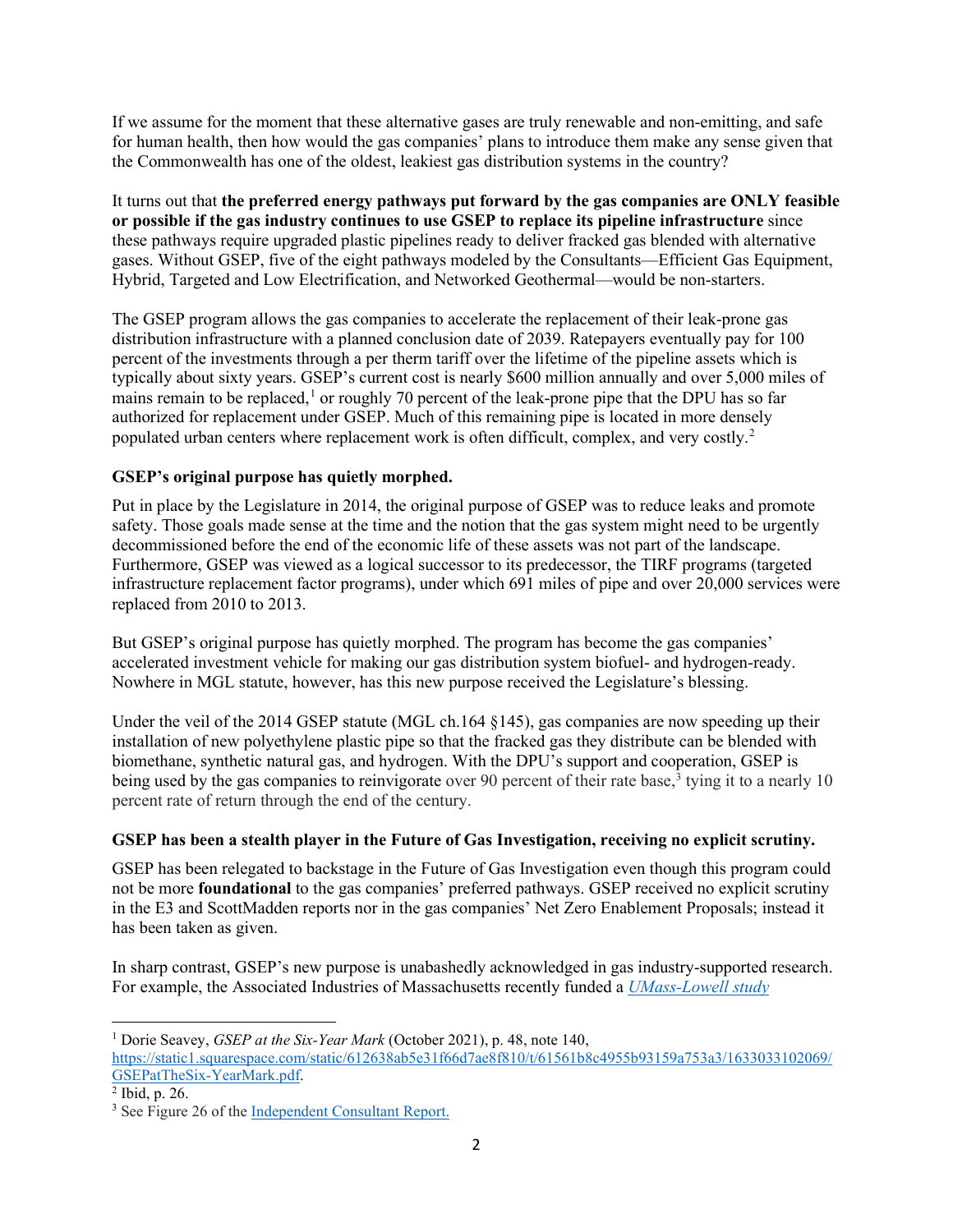supporting the development of hydrogen in the Commonwealth. That study draws a direct link between GSEP and the viability of introducing hydrogen.<sup>[4](#page-2-0)</sup> The report states that so far over half of the Commonwealth's pipelines have been replaced with plastic pipes, and that an additional 4,000 miles of mains and hundreds of thousands of services remain to be replaced.[5](#page-2-1) The report even goes so far as to suggest that "*the GSEP timeline could be accelerated*" to expedite the introduction of hydrogen since several thousand miles of mains still await GSEP replacement with hydrogen-compatible plastic pipe.

## **GSEP's likely total costs are on the order of \$40 billion yet the DPU and LDCs consider GSEP offlimits to the Future of Gas Investigation.**

As a participant in the DPU 20-80 stakeholder process, I urged the Consultants to provide their estimates of the total statewide cost of GSEP over time since those costs are necessarily imbedded in the Consultants' forecasts of annual revenue requirements. The Consultants did not provide these total cost estimates. The final report does contain a reference to "*a significant increase in gas system costs through the mid-2030s*," driven in large part by GSEP.[6](#page-2-2)

In an appendix to their final report ("*GSEP Investment Forecast*"), the Consultants do provide, however, a forecast of annual GSEP investments through 2039.[7](#page-2-3) Using these annual forecasts, I modeled GSEP's capital revenue requirement using straight-line depreciation to project the total cost of GSEP from the program's inception in 2014 onward. I assumed the current DPU approved rate of return on pipeline assets for each gas company and the 60-year asset life for polyethylene pipes claimed by the gas companies in their CY2022 GSEP proceedings.[8](#page-2-4) **The resulting total GSEP cost is \$40 billion (in constant 2019 dollars)**.

I would note that nowhere in its final report does E3 describe the assumptions underlying its forecast of annual GSEP investment costs. These assumptions should be obtained and evaluated by the DPU and careful consideration given to factors that could increase or decrease GSEP's costs.

In my opinion, there are two key factors likely to increase GSEP's total costs. The first is increases in unit costs for replacement work. My research shows that for NGrid-Boston and NGrid-Colonial, for example, the unit cost of replacing a mile of main has steadily increased by 14% and 23% per year, respectively, during the period 2017 to 2021. NGrid-Boston—the LDC responsible for the vast majority of remaining leak-prone pipe authorized for GSEP replacement—reports a 2021 unit replacement cost of \$2.9 million per mile of main, up from \$2.55 million in 2020.

<span id="page-2-0"></span><sup>4</sup> Christopher Niezrecki at al. *The Viability of Implementing Hydrogen in Massachusetts*, UMass-Lowell (January 2022), p. 72, https://futureofhydrogen.org/wp-content/uploads/2022/02/The-Viability-of-Implementing-Hydrogen-<br>in-Massachusetts.pdf

<span id="page-2-1"></span> $5$  My research shows that over 5,000 miles of mains remain to be replaced under the leak-prone inventories approved by the DPU in GSEP filings from 2014 to the present. See note 1 above.

<span id="page-2-2"></span><sup>&</sup>lt;sup>6</sup> Energy Environmental Economics, *The Role of Gas Distribution Companies in Achieving the Commonwealth's Climate Goals – Independent Consultant Report – Technical Analysis of Decarbonization Pathways*, MA DPU 20 80 (March 18, 2022), p. 68, [https://thefutureofgas.com/content/downloads/2022-03-21/3.18.22%20-](https://thefutureofgas.com/content/downloads/2022-03-21/3.18.22%20-%20Independent%20Consultant%20Report%20-%20Decarbonization%20Pathways.pdf)<br>%20Independent%20Consultant%20Report%20-%20Decarbonization%20Pathways.pdf

<span id="page-2-3"></span><sup>&</sup>lt;sup>7</sup> See Appendix 4: Input Assumptions Workbook of the <u>Independent Consultant Report</u>, worksheet titled "*GSEP Investment Forecast.*"

<span id="page-2-4"></span><sup>&</sup>lt;sup>8</sup> I assumed an average WACC for the LDCs of 9.64% (or 9.25% weighted by remaining leak-prone pipe for each LDC as reported in 21-GLR-01), and an annual inflation factor of 2 percent. In my October 2021 report, *GSEP at the Six-Year Mark*, I presented a \$20 billion total GSEP cost. That cost reflected a 15-year depreciation time horizon in order to align with the Commonwealth's 2050 net-zero mandates. It also projected annual investment costs for GSEP based on actual unit costs in 2021 for each LDC, and the slightly higher average WACC at that time (9.82%).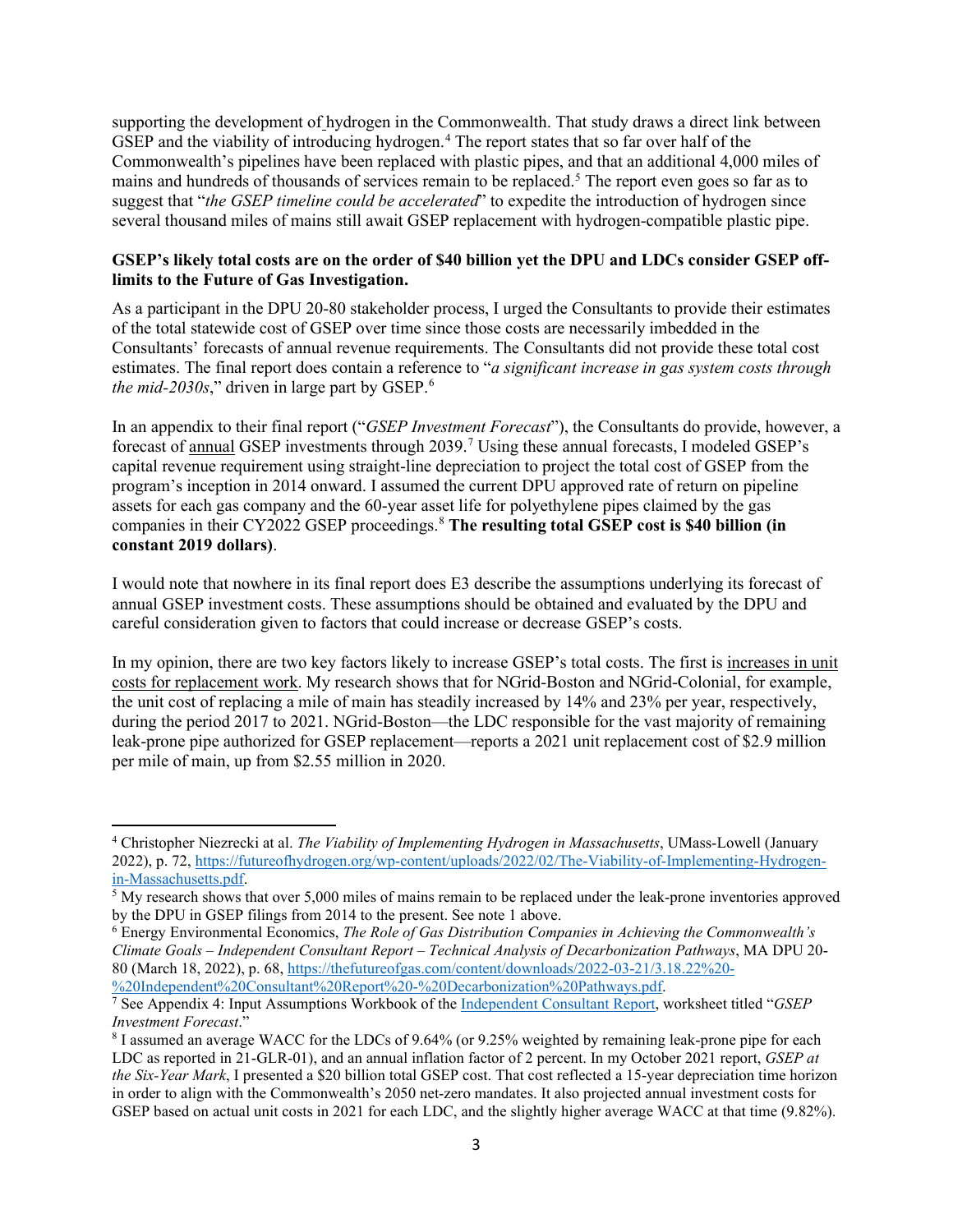The second factor likely to increase GSEP's total investment cost is increases in the weighted average cost of capital (WACC) due to higher interest rates on the debt portion of the investment cost due to inflation along with higher returns on the equity portion that the LDCs are likely to request in light of the arguably elevated riskiness of pipeline investments in the midst of an uncertain energy future.

A factor likely to decrease GSEP's overall investment cost is any acceleration in the rate of depreciation accomplished by shortening the assets lives of GSEP-financed gas distribution infrastructure. In their 20- 80 common regulatory framework proposal, the LDCs have signaled that they will be requesting such accelerated cost recovery in their forthcoming rate base cases.<sup>[9](#page-3-0)</sup>

Finally, it is incumbent upon the DPU to analyze GSEP's role in the significant stranded cost and cost recovery problems that the Consultants and LDCs have identified. Because GSEP is considered off-topic, this analysis does not appear to have been conducted by the Consultants. Instead, the Consultants' report contains references such as the following: "*All pathways imply transformational change for the LDCs and their customers, raising substantial cost recovery and potential stranded cost challenges for those scenarios with high levels of customer departures."[10](#page-3-1)* Such references beg the question of what portion of the cost recovery and stranded cost challenges are attributable to GSEP. This question deserves careful analysis and a clear answer.

# **GSEP's opportunity costs are massive and must be actively considered and not ignored.**

GSEP's likely staggering total cost of \$40 billion translates into roughly \$23,500 per gas customer enough to install a cold climate heat pump and weatherize a customer's building shell. Or, alternatively, it's enough to electrify the entire MBTA, including all new rolling stock, and to revamp all stations for level boarding and ADA access plus construct the North-South rail link.<sup>[11](#page-3-2)</sup>

GSEP has become the largest, most expensive infrastructure project ever undertaken in the Commonwealth and its cost contribution to each of the gas companies' Future of Gas preferred pathways should be explicitly evaluated and considered. So too must GSEP's likely contributions to the cost recovery and stranded cost challenges identified by the Consultants and the LDCs.

### **In conclusion:**

The Legislature, the DPU, and the rest of the Executive Branch must address the glaring disconnect between GSEP's original purpose and what the program is being used for now.

The DPU and the gas companies must not continue to treat GSEP as off-limits to DPU 20-80 and the Future of Gas Investigation.

The DPU must put GSEP's full opportunity costs on the 20-80 table. Such transparency is vital both to the credibility of the DPU 20-80 Investigation and for making the best energy choices we can on behalf of ourselves and future generations.

 $\frac{10}{10}$  See Appendix 4: Input Assumptions Workbook of the <u>Independent Consultant Report</u>, worksheet

<span id="page-3-0"></span><sup>9</sup> DPU 20-80, *Common Regulatory Framework and Overview of Net Zero Enablement Plans*,

<span id="page-3-1"></span>[https://fileservice.eea.comacloud.net/FileService.Api/file/FileRoom/14633273.](https://fileservice.eea.comacloud.net/FileService.Api/file/FileRoom/14633273) 10 Energy Environmental Economics, *The Role of Gas Distribution Companies in Achieving the Commonwealth's Climate Goals – Independent Consultant Report – Technical Analysis of Decarbonization Pathways*, MA DPU 20 80 (March 18, 2022), p. 14, [https://thefutureofgas.com/content/downloads/2022-03-21/3.18.22%20-](https://thefutureofgas.com/content/downloads/2022-03-21/3.18.22%20-%20Independent%20Consultant%20Report%20-%20Decarbonization%20Pathways.pdf)<br>%20Independent%20Consultant%20Report%20-%20Decarbonization%20Pathways.pdf.

<span id="page-3-2"></span><sup>&</sup>lt;sup>11</sup> See testimony by energy engineer, Grant Hauber, on 3 May 2022 during the first DPU 20-80 Public Hearing.